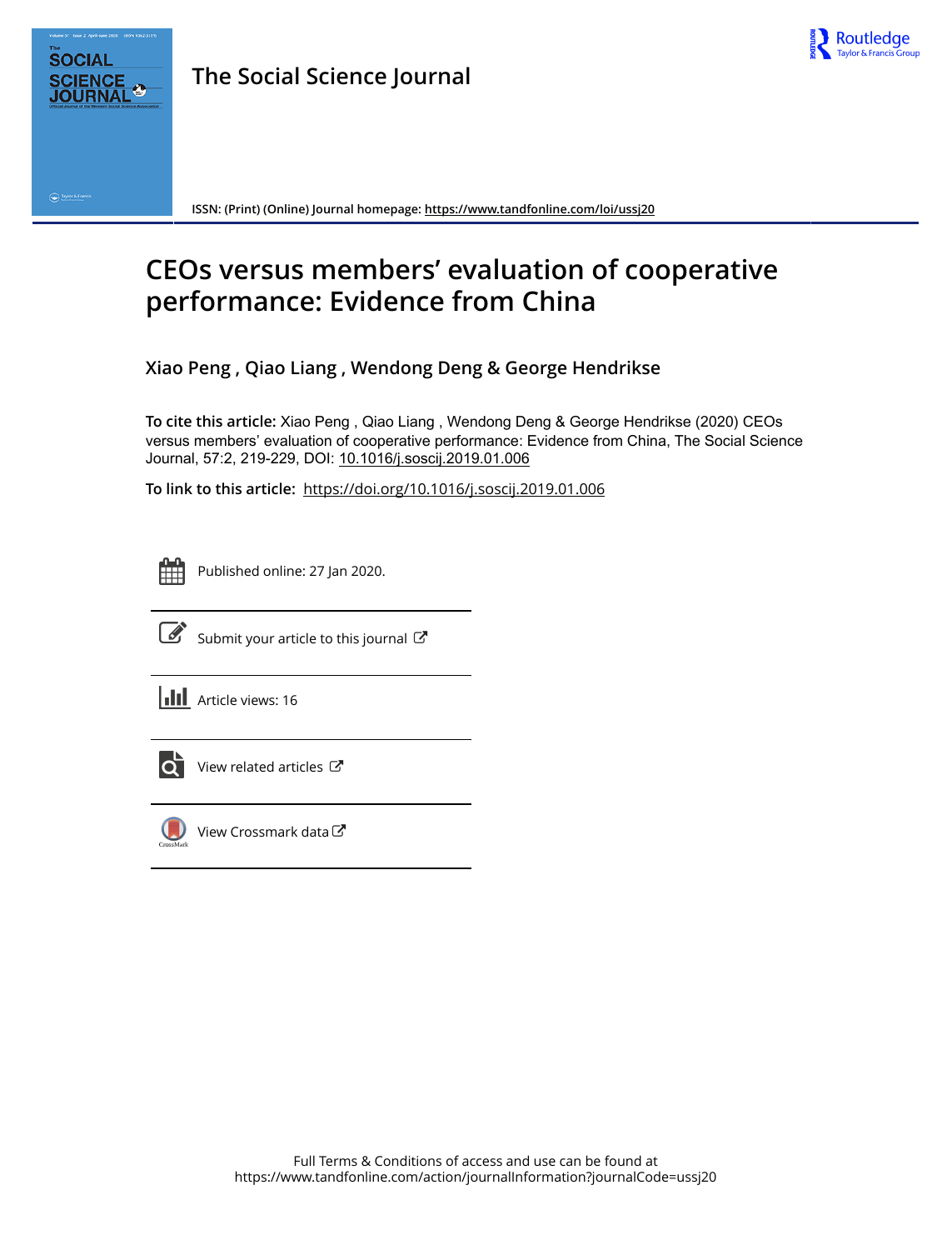

Check for updates

# CEOs versus members' evaluation of cooperative performance: Evidence from China

Xiao Peng<sup>a,b</sup>, Qiao Liang<sup>[c](#page-1-1)</sup>, Wendong Deng<sup>d</sup>, [a](#page-1-0)nd George Hendrikse<sup>a</sup>

<span id="page-1-2"></span><span id="page-1-1"></span><span id="page-1-0"></span>ªRotterdam School of Management, Erasmus University, Rotterdam, The Netherlands; <sup>b</sup>International Business, Faculty Business, Finance and Marketing, The Hague University of Applied Sciences, The Netherlands; <sup>c</sup>China Academy for Rural Development, School of Public Affairs, Zhejiang University, China; <sup>a</sup>Breda University of Applied Science, The NetherlandsBreda University of Applied Science, The Netherlands

#### **ABSTRACT**

Cooperatives are special because the members not only own the cooperative, but also patronize it. CEO's decision has an impact on the overall members' interests. Understanding how CEOs differ from members regarding their evaluations on cooperative performance and what causes the differences, is valuable for CEOs to best serve the members. This paper evaluates the difference between CEO and member evaluation regarding their cooperatives, based on a set of first-hand data containing Chinese agricultural cooperatives (240 CEOs and 543 members). Cooperative performance is measured by three indicators: member profitability, social influence in the local community, and overall performance. The results show that members have higher scores than CEOs regarding member profitability and overall performance, while CEOs have a higher evaluation regarding social influence.

#### ARTICLE HISTORY

Received 4 April 2018 Revised 12 January 2019 Accepted 14 January 2019

#### **KEYWORDS**

Farmer cooperative; Performance; Evaluation; Governance

# 1. Introduction

<span id="page-1-4"></span>Developments in market competition, consumer demand, industry consolidation, and policy bring challenges for cooperatives. An important aspect in the response of modern cooperatives to these developments is the separation between management and the society of members (Bijman, Hendrikse, & Van Oijen, [2013;](#page-10-0) Chaddad & Cook, [2004;](#page-10-1) Hind, [1999](#page-10-2)). In this separation, decision rights have been shifted to the professional management in order to be more responsive to market competition and/or to reduce the costs of collective decision-making. This may create increasingly autonomous management and reduce the influence of members in the decision-making process and outcome (Bhuyan, [2007](#page-10-3); Bijman et al., [2013](#page-10-0)). Therefore, the communication and understanding between members and the management serve as a key factor influencing the performance and the sustainability of cooperatives (Cook & Burress, [2013](#page-10-4); Meador, [2016](#page-11-0)).

<span id="page-1-8"></span><span id="page-1-7"></span><span id="page-1-6"></span><span id="page-1-5"></span><span id="page-1-3"></span>The principal-agent problem in cooperatives is more complex than a standard principal-agent relationship (Cook, [1994;](#page-10-5) Cook & Iliopoulos, [2016](#page-10-6); Grashuis & Su, [2018](#page-10-7); Royer, [1999\)](#page-11-1). Cooperatives are special because the members not only own the cooperative, but also patronize it. Members have therefore an ownership as well as a transaction relationship with the cooperative. This feature is expected to have an impact on how the cooperative is evaluated by the members as well as the manager(s) (Liang & Hendrikse, 2013a). Members expect better prices, an assured market, and also reliable services from the cooperative (Nilsson & Hendrikse, [2011\)](#page-10-8). This dual role of a cooperative member makes management of a cooperative difficult. Iliopoulos and Valentinov ([2018\)](#page-10-9) argue that conflictual relation between members and management is one of the main issues caused by member heterogeneity, which poses a severe risk to member commitment and sequentially have effects on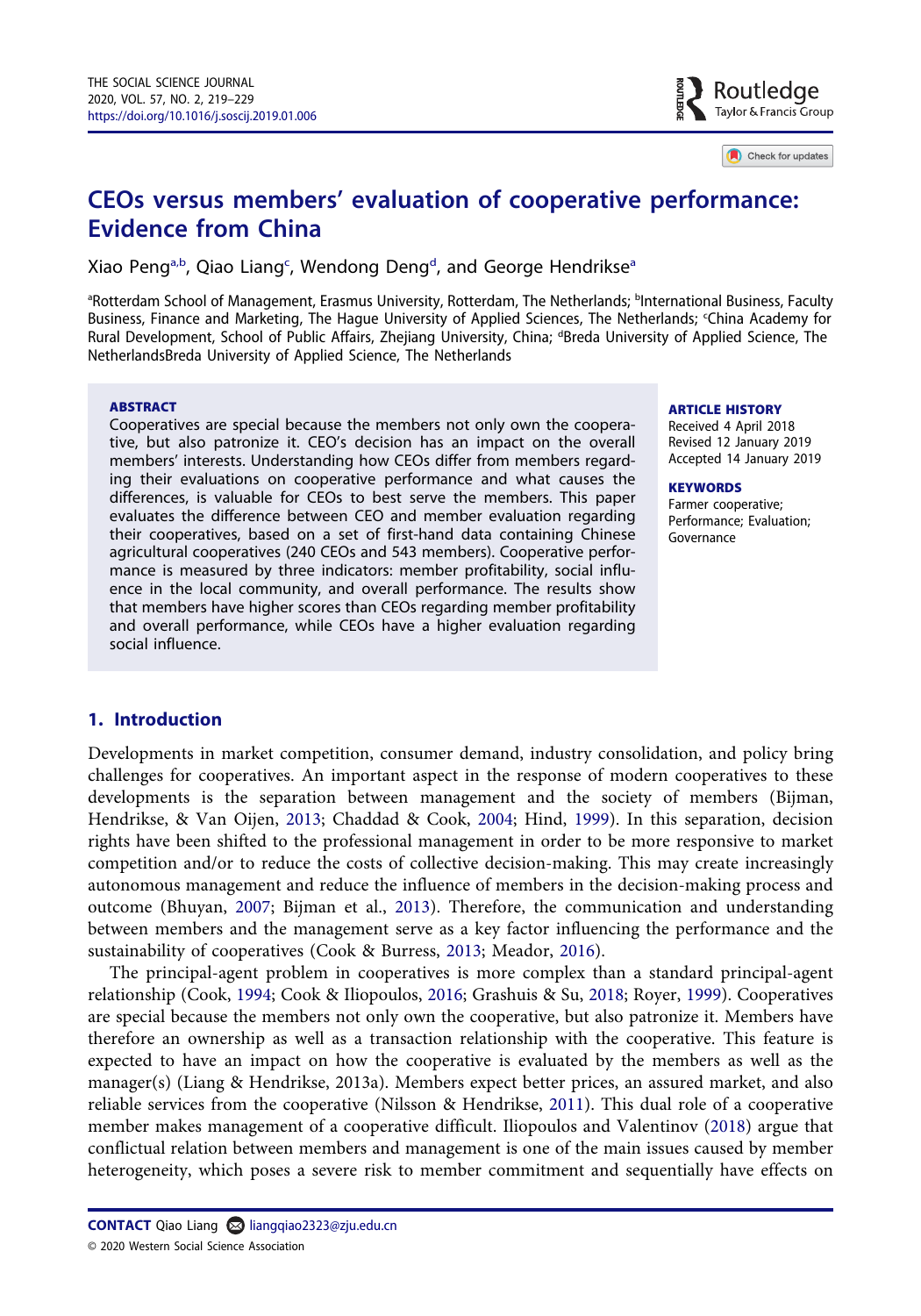cooperative performance. It therefore is important to understand these differences and conflicts, in order that members and the management work together productively.

Cooperatives in China emerged in 2000s and the number has reached 2,102,000 by the end of July, 2018. Around  $48.3\%$  of households in China joined cooperatives.<sup>1</sup> In Chinese cooperatives, there is also a separation between the management and the members. They differ from cooperatives in the Western world by a heterogeneous membership in terms of core and common members (Liang & Hendrikse, 2013a). Core members refer to entrepreneurial farmers who initiated a cooperative or are in charge of the management and product marketing. Among them, the CEOs are elected and they are the most important core members. Common members are farmers who buy a small amount of capital shares or pay an entry fee to join a cooperative. Therefore there is a difference in terms of the tasks performed. Liang and Hendrikse (2013a) characterize the difference as"a member CEO has multiple roles: a member or supplier of the cooperative, a member of the management, a member of the board of directors, and/or a member of the board of supervisors of the cooperative, while other members are mainly producers, inputs suppliers, and residual claimants of the cooperative". That is to say, most Chinese cooperatives have one of the members as a CEO, rather than employing an outsider. In this situation, the CEO in a cooperative has dual identities, an agent and meanwhile a principal. Most cooperatives in China have members as their CEOs, very few cooperatives in China employ outside CEOs (Liang & Hendrikse, 2013a). The multiple roles of a CEO are likely to result in a different evaluation regarding the performance of the cooperative compared to the members.

<span id="page-2-8"></span><span id="page-2-6"></span><span id="page-2-5"></span><span id="page-2-1"></span>A sustainable and successful cooperative requires a stable membership and high member commitment (Fulton & Adamowicz, [1993](#page-10-10); Mojo, Fischer, & Degefa, [2017](#page-11-2)). This includes members' willingness to patronize the cooperative processor, invest in risky equity, and participate in the governance of the cooperative (Österberg & Nilsson, [2009](#page-11-3)). There are several empirical studies addressing members' evaluation of their cooperatives as well as predictors of the evaluation level (Misra, Carley, & Fletcher, [1993\)](#page-11-4). Arcas-Lario, Martín-Ugedo, and Mínguez-Vera ([2014\)](#page-10-11) find that high member satisfaction increases the members' intention to continue their membership. However, the separation between the management and the members may result in dissatisfied members. Marcos-Matás, Hernández-Espallardo, and Arcas-Lario ([2013\)](#page-11-5) have the similar argument that a positive evaluation of the cooperative makes it more likely that members stay with their cooperative than when the evaluation is low. Members' evaluation of performance should address the dual objective nature of the organization (Franken & Cook, [2015](#page-10-12)). The theoretical literature has associated a number of behaviors with unsatisfied members. First, unsatisfied members are not willing to participate in the governance of the cooperative (Birchall & Simmons, [2004](#page-10-13)). Second, unsatisfied members do not trust the long-run perspective of the cooperative and thus will be reluctant to invest (Nilsson, Svendsen, & Svendsen, [2012\)](#page-11-6). Finally, unsatisfied members may even exit and cause the dissolution of the cooperative (Cotterill, [2001;](#page-10-14) Hendrikse, [2011](#page-10-8); Sykuta & Cook, [2001](#page-11-7)).

<span id="page-2-7"></span><span id="page-2-4"></span><span id="page-2-3"></span><span id="page-2-2"></span>However, the question regarding whether the perception of the CEOs aligns with that of the members, which is an important indicator of principal-agent problem, remains unexplored. In addition, factors causing the difference of performance evaluation between CEOs and members are not clear. Some scholars argue the governance such as voting policies and the format of member meeting has an essential role in determining the ability of mangers to obtain member feedback (Cook & Burress, [2013](#page-10-4)). Understanding how CEOs differ from members regarding their evaluations, in which way, and what causes the differences, brings insights that are valuable about how CEOs can best serve the members. Specific research questions are: How CEOs and members evaluate their cooperatives in term of various aspects of performance? Whether the evaluation of CEOs and members on performance differs?

The paper is organized as follows. [Section 2](#page-3-0) formulates the motivation for the hypotheses. [Section 3](#page-5-0) introduces the methodology of this study. [Section 4](#page-6-0) presents the analyses and results. Finally, [Section 5](#page-9-0) presents the conclusions.

<span id="page-2-0"></span><sup>&</sup>lt;sup>1</sup>Data source: Authors' summary based on the statistical data published by the State Administration of Industry and Commerce.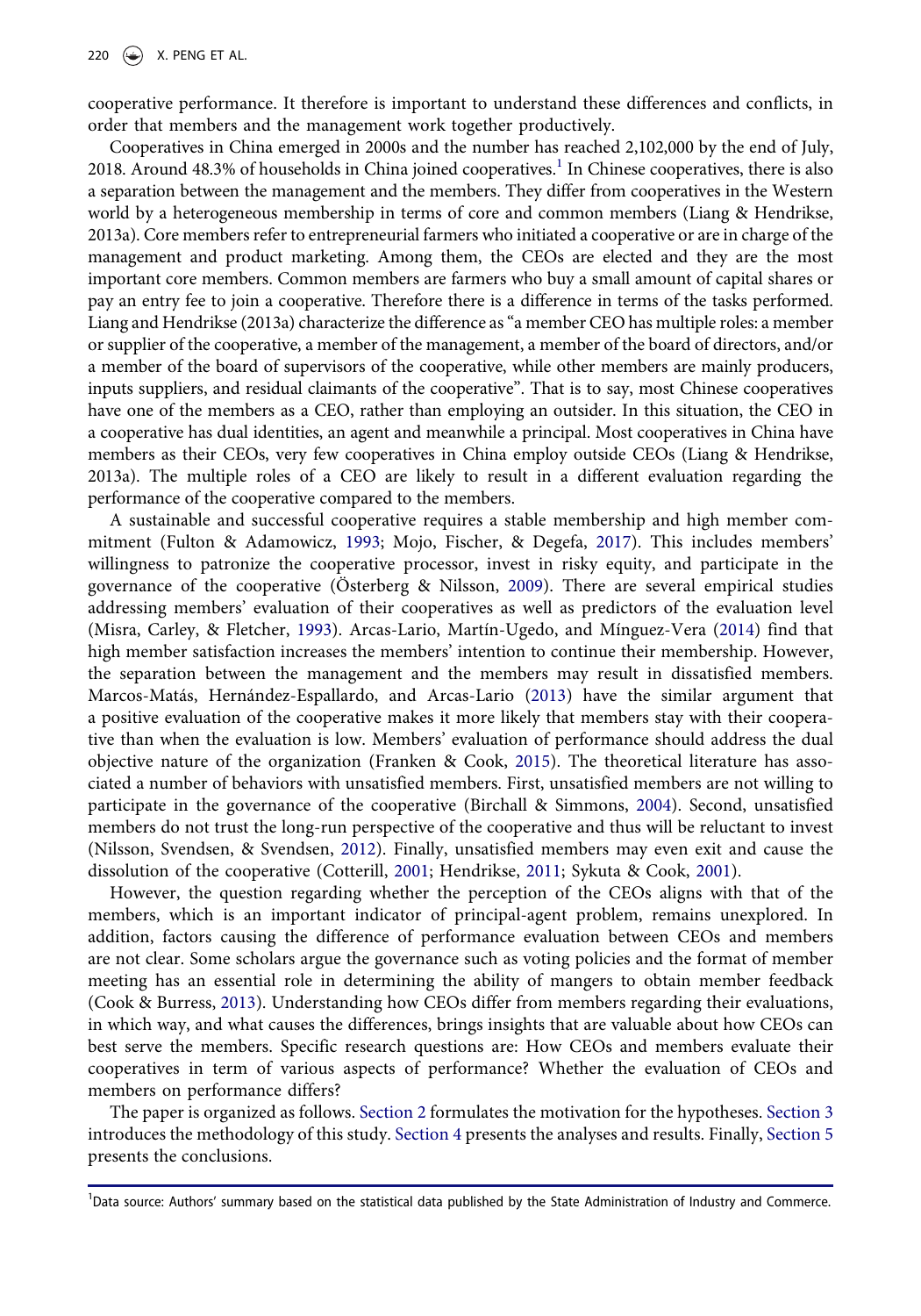#### <span id="page-3-0"></span>2. Hypotheses

Cooperative performance is measured by three indicators: member profitability, social influence in the local community, and overall performance (Franken & Cook, 2015). This section formulates the motivation for the hypotheses regarding overall performance (2.1) and financial and social performance (2.2).

#### 2.1. CEO versus member evaluation of cooperatives

<span id="page-3-6"></span><span id="page-3-5"></span>The evaluation by members and the CEO of a cooperative are influenced by the different incentives faced by them and their different cognition regarding the objectives of the cooperative. Many authors argue that there is a divergence of interests between the membership and the management, which results a more complex principal-agent problem than in investor-owned-firms (IOFs hereafter) (Royer, [1999;](#page-11-1) Sykuta & Chaddad, [1999\)](#page-11-8). First, members in a cooperative are more heterogeneous than shareholders in an IOF in terms of common interests and goals (Staatz, [1987\)](#page-11-9). The management of the cooperative has to take the interests of all the members into account. Second, sometimes a CEO in a cooperative has dual identities, an agent and meanwhile a member (a principal) (Liang, Huang, Lu, & Wang, [2015\)](#page-10-15). A member CEO not only devotes attention to member interests and enterprise value, but also dedicates effort to his individual farm. It gives cooperative managers discretion to operate, and therefore the possibility to pursue their own interest. Moreover, it is unlikely that the incentives of the CEO can be perfectly aligned with the interests of the members by incentive contracts due to the measurement limitations and difficulties in cooperatives (Feng & Hendrikse, [2012](#page-10-16)). As such, the different interests between the membership and the management cause different opinions of cooperatives' performance.

<span id="page-3-3"></span><span id="page-3-2"></span><span id="page-3-1"></span>In Chinese cooperative, CEOs who are core members operate the cooperatives and make a lot of decisions, while common members hardly participate in decision-making. This leads to different behavior between core and common members (Liang & Hendrikse, 2013a). Core members who hold asymmetric control over decision making and benefits naturally have more information than that common members have. They may hide the true profits of cooperatives from common members and reap the profits (Ma & Meng, [2018\)](#page-10-17). This observation aligns with the incentive difference between management and members in the literature. Moreover, the CEOs are elected because of their superior knowledge and experience. Their different cognitive representation causes different perceptions compared to the members. Hypothesis 1 summarizes these observations by stating that there is a difference between the CEOs and members' evaluation regarding the overall performance of Chinese cooperatives.

Hypothesis 1. The CEOs' evaluation of the overall cooperative performance differs from the members' evaluation.

#### 2.2. Financial and social performance of cooperatives

<span id="page-3-4"></span>Soboh, Lansink, Giesen, and van Dijk [\(2009](#page-11-10)) review the literature regarding the performance of agricultural marketing cooperatives. They argue that theory distinguishes member benefits and firm profitability, and assume multiple objectives. However, the empirical research failed to address the cooperatives' objectives as represented by the theoretical literature, i.e. in practice only firm profitability is used to address the performance of cooperatives. The authors suggest that "a meaningful empirical evaluation of the cooperative's performance should address the dual objective nature of the organization". Franken and Cook ([2015\)](#page-10-12) advance the description of cooperative performance from a solely financial perspective to multiple dimensions. They delineate the overall performance of a cooperative into financial performance and social performance. Factor analysis supports the claim that the overall performance is reflected not only by financial performance but also by patron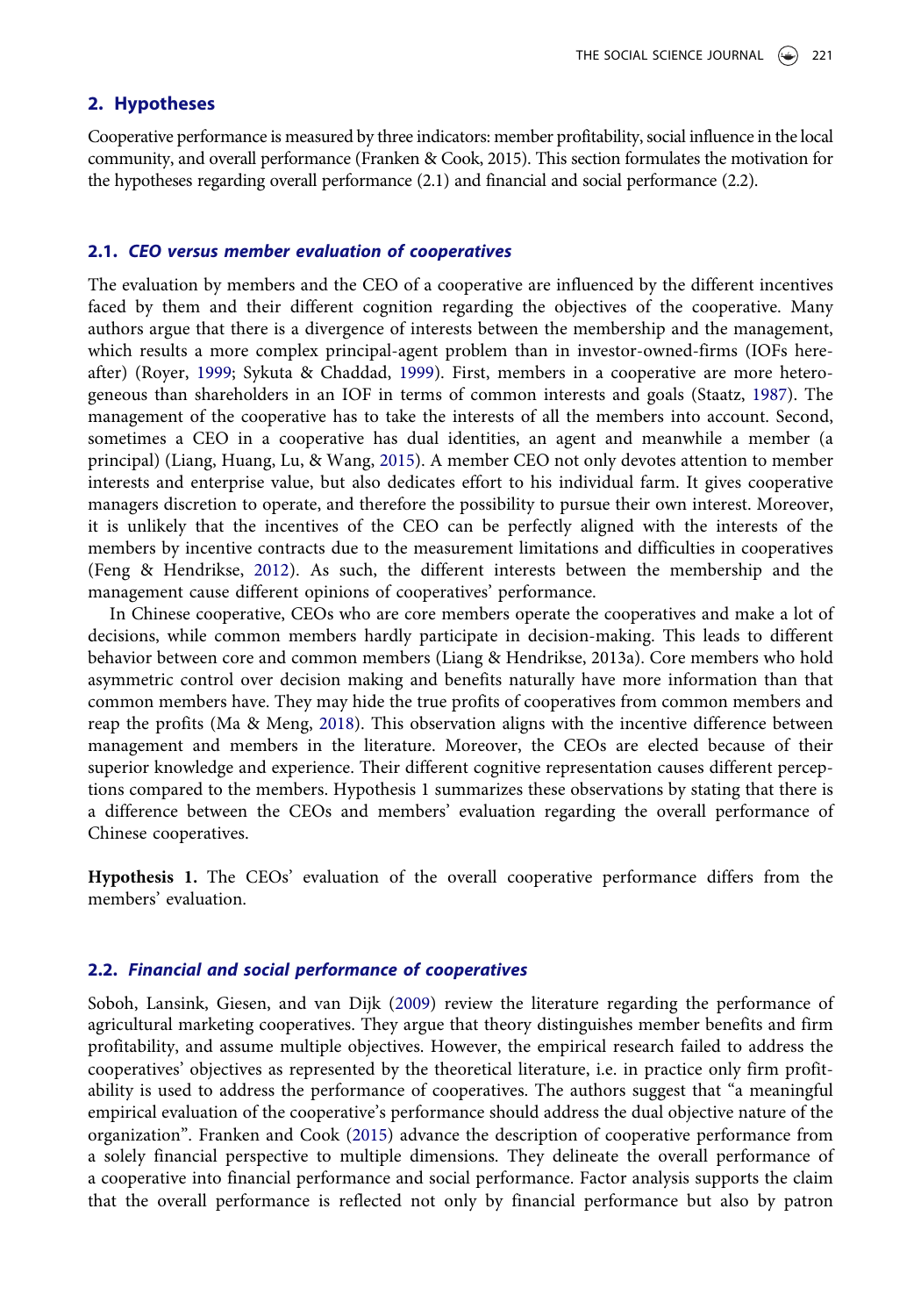services. In this paper, we examine the evaluations of the cooperative performance with the perspective developed by Franken and Cook [\(2015\)](#page-10-12).

<span id="page-4-3"></span>We distinguish two components in the evaluation of the performance of a cooperative: financial and social performance. First, cooperatives are formed to advance members' financial interests. Karantininis and Zago ([2001\)](#page-10-18) claim that the members of cooperatives focus mainly on the price that the processing firms pay for their products. Maximizing patronage returns is the members' main goal rather than maximizing the profits of the cooperative enterprise (Chaddad, [2001](#page-10-19); Franken & Cook, [2015](#page-10-12)). The capacity of the cooperative to enhance members' financial well-being depends on the cooperative's financial performance. Therefore, whether members are satisfied with their cooperative is directly linked to the cooperative's ability to increase members' incomes. However, the different understanding between the CEOs and the members generates different evaluations regarding the cooperative's financial performance. Specifically, due to the CEOs' superior marketing and management background, they are able to include more and different information in the evaluation of the financial performance than the members (Biek, Wood, & Chaiken, [1996](#page-10-20)). The members are less informed due to a lack of knowledge. Moreover, CEOs in Chinese cooperatives are high performers, i.e. they are elected to be the CEOs because they are leaders of the community. $^2$  $^2$  The CEOs therefore expect a higher return from the cooperatives compare to common members. However, the pooling payment feature of the cooperatives does not favor CEOs' expectations regarding the financial return.<sup>[3](#page-4-1)</sup> Common members benefit equally with the CEOs from the pooling payment scheme. Consequently, compared to the members, the CEOS have a lower evaluation of the financial performance. These observations are summarized in Hypothesis 2.

Hypothesis 2. CEOs' evaluation of the cooperative's financial performance is lower than the members' evaluation.

<span id="page-4-5"></span><span id="page-4-4"></span>Second, cooperatives often have social objectives to promote cooperation, rural development, and community services, such as education, training, and information services, collective voice to talk to the government, and members' sense of belonging, and so on. Although nowadays some social elements of cooperatives are becoming less important than the financial functions of cooperatives (Fulton, [1995](#page-10-21); Karantininis & Zago, [2001\)](#page-10-18), members' evaluation of their cooperative's social activities and the contribution to public goods may still play a role in some farmers' decisions (Fulton, [1999;](#page-10-22) Franken and Cook, [2015\)](#page-10-12). If a cooperative could no longer satisfy the members' social needs, it may lead to a lower evaluation of the cooperative by the members. This in turn makes the members identify less with the cooperative and thus negatively influence their participation in collective actions.

<span id="page-4-2"></span>The CEOs in Chinese cooperatives have not only large individual firms, but also a substantial network and a high social status (Liang & Hendrikse, 2013a). Their contribution regarding the social aspect of cooperatives is recognized better by themselves because their belief structures leads to a defensive attitude bias regarding social performance, i.e. the CEOs use their knowledge and experience to evaluate an outcome according to their beliefs (Biek et al., [1996](#page-10-20)). Members enjoy the cooperatives' social services most, and therefore they are more sensitive to the social aspects than the CEOs. When the CEOs evaluate the cooperative's social performance as satisfactory, members may disagree. Nilsson and Hendrikse ([2011](#page-10-8)) present a case of a Swedish agricultural cooperative.

<span id="page-4-0"></span><sup>&</sup>lt;sup>2</sup>In Chinese cooperatives, a member CEO is usually the main initiator of a cooperative and also one of the leaders of the village (Liang & Hendrikse, 2013b). He/she becomes the CEO at the foundation of the cooperative, under the support of other initiators, but probably without the voting of all the members. Exceptions are possible. A member joining the cooperative after its founding may also become a core member because of distinct capabilities. This happened in only one farmer cooperative in a survey of 37 Chinese cooperatives (Liang & Hendrikse, 2013b). <sup>3</sup>

<span id="page-4-1"></span><sup>&</sup>lt;sup>3</sup>Pooling payment scheme is a characterizing attribute of cooperatives (Menard, [2004](#page-11-11)). Pooling entails that the allocation of revenues as well as costs that a cooperative pay to its members is (partially) independent of quality and/or quantity delivered by the members.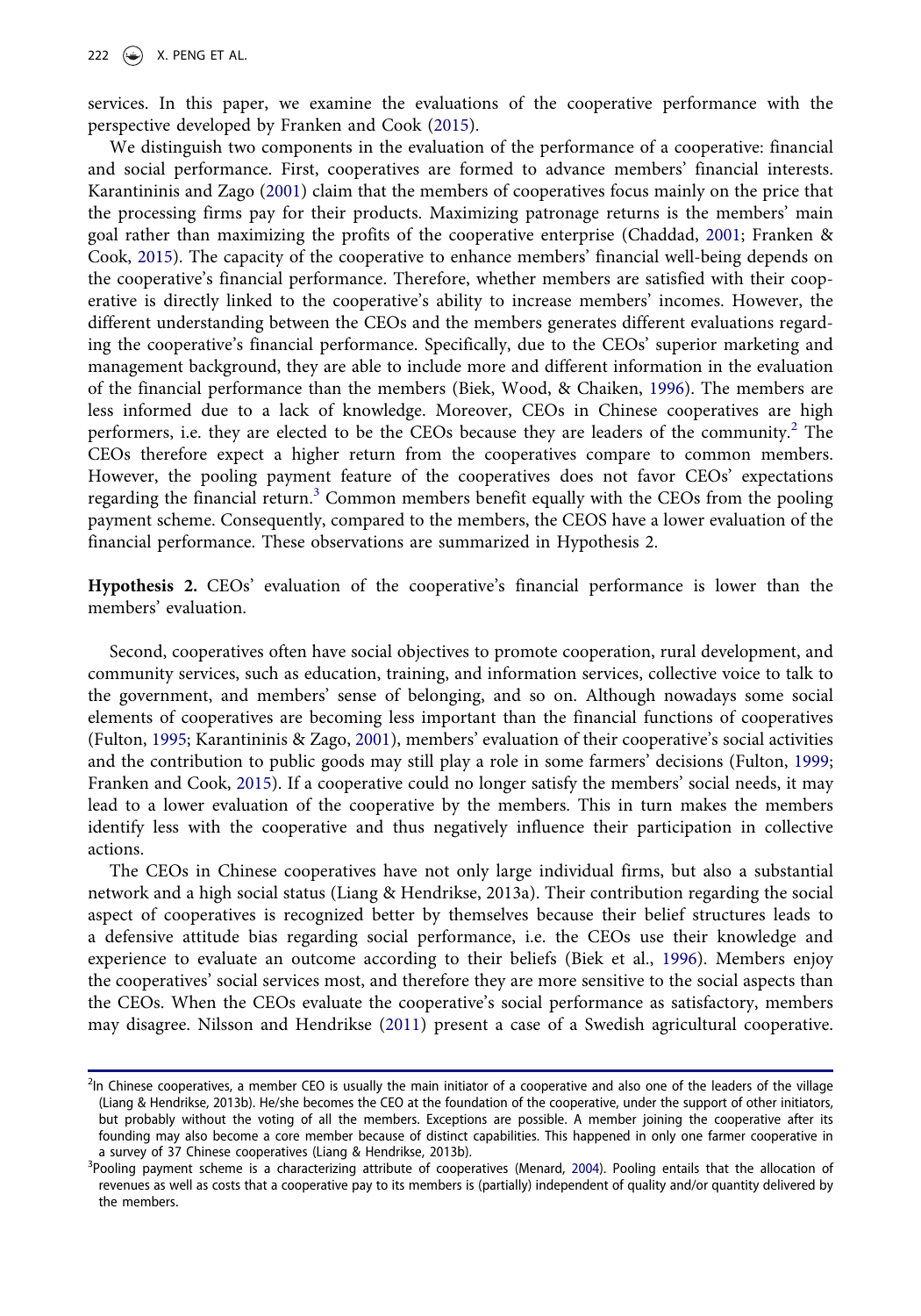Although a cost cutting program improves the payment to the members, it cuts some of the connections between the members and the cooperative which are highly valued by the members.<sup>[4](#page-5-1)</sup> The members are therefore not satisfied. Therefore, we hypothesize that the members have lower evaluations regarding their cooperative's social performance compared to the CEO.

Hypothesis 3. CEOs' evaluation of the cooperative's social performance is higher than the members' evaluation.

#### <span id="page-5-0"></span>3. Methodology

This section presents the methodological aspect of the study in terms of the sample, the data extraction method, the data aggregation, and the variables and measurements.

#### 3.1. Sampling

We collect the data from three provinces, i.e. Zhejiang, Sichuan, and Heilongjiang, based on the location, product varieties, and cooperative development level. First, the three provinces are located in the southeastern, southwestern, and northeastern part of China respectively. Second, among all the cooperatives in China in 2015, 20.67%, 9.55%, and 8.13% of them are in grain, vegetables, and hog industries, in which sectors cooperatives have the largest numbers.<sup>5</sup> Zhejiang specializes in high value-added products such as vegetables and fruits, Sichuan is the largest province in hog industry, and Heilongjiang is the main production area of grain. Third, the cooperative development levels in all the three provinces are medium to top in terms of both quantity and quality, which is important to control for the heterogeneity of performance evaluation due to the location.

Two to five cooperatives from each county of the three provinces were selected randomly from the list of cooperatives provided by the agricultural departments of the three provinces. Moreover, more than three members of a cooperative were interviewed in order to enhance the representativeness of the performance evaluation by the members. In each cooperative, we chose more than three members randomly to evaluate their cooperative.

#### 3.2. Data collection

Data is collected regarding personal demographic information and performance evaluations of members and CEOs of cooperatives in China. Field work was carried out in the summer of 2011 by selected students from Zhejiang University. The students collected the data when they were back home during the summer holiday. Before their interview work they had training to be objective regarding the data collection. The interviewers are outsiders, i.e. not part of either the cooperatives or the research group. An important reason is to avoid the social desirability bias. In addition, professors of Zhejiang University collected some of the CEO data via the cooperative training meetings. All the questionnaires were filled in by the interviewers in order to raise the quality of the data. Multiple pre-tests were conducted in Lishui and some other cities of Zhejiang province, in April and June, 2011, in order to revise questionnaires to be clear and easy to the respondents. Among all the 2[6](#page-5-3)6 cooperatives, 543 members and 240 CEOs responded the survey.<sup>6</sup>

<span id="page-5-2"></span><sup>5</sup>Data source: Annual Statistical Report on China's Rural Operation Management (2015).

<span id="page-5-1"></span><sup>4</sup> This Swedish cooperative carried out the cost cutting program in order to save costs and thereby improve members' financial benefits. However, the program results in the loss of various social dimension services for members, such as the demise of retail outlets and the decrease of silos, which are highly valued by members as local connections to the cooperative. <sup>5</sup>

<span id="page-5-3"></span> $6$ Data is accessible upon request to the authors.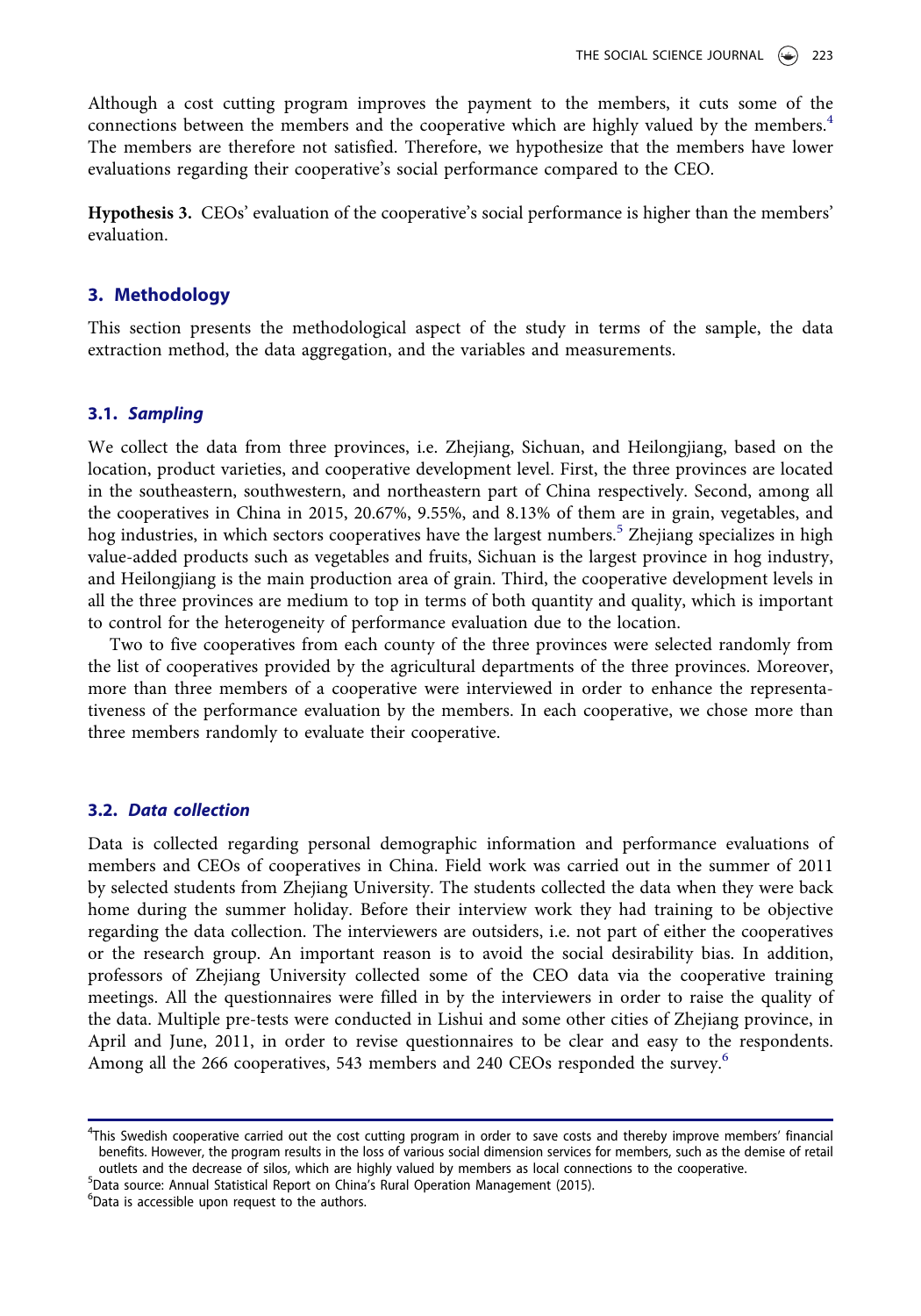|                 |              | Frequency |
|-----------------|--------------|-----------|
|                 | Zhejiang     | 60        |
| Location        | Sichuan      | 36        |
|                 | Heilongjiang | 37        |
|                 | Grain        | 34        |
|                 | Vegetable    | 27        |
|                 | Fruit        | 34        |
| Product variety | Chicken      | 20        |
|                 | Hog          | 15        |
|                 | Others       | 3         |

<span id="page-6-1"></span>Table 1. Basic information of cooperatives in the sample.

### 3.3. Data aggregation

We cleaned the data in the following way. We first removed the observations with no response on all the evaluation questions. Then we sorted the data with the same cooperative name. We match one CEO with one member of one cooperative, same CEO with another member of the cooperative. We do this match because we think it is more reasonable to compare members' evaluation of cooperative performance with the CEO's evaluation from the same cooperative, than to compare members' and CEOs' evaluation in general, to control for cooperative level heterogeneity. Finally, an aggregated dataset with 133 cooperatives and 496 matched data remained. In this dataset, a response of the CEO matched with a response of one member. We use this aggregated data for testing the differences between CEOs and members. An overview on the basic information of the 133 cooperatives is presented in [Table 1](#page-6-1).

#### 3.4. Measurement

Cooperative performance is measured by three indicators, i.e. member profitability, social influence in the local community, and overall performance, representing financial, social, and combination of the two aspects of performances. They are measured by the Likert scale, ranging from 1 (very bad) to 7 (very good) (see [Table 2](#page-6-2)).<sup>[7](#page-6-3)</sup> The subjective measurement method is used due to a couple of reasons. First, the financial performance is relatively easy to be measured by variables such as profit and ROA, yet the noneconomic performance cannot be quantitatively measured. We have to choose the second-best method by measuring performance via subjective evaluation. Although economic performance can be measured by a quantitative indicator, we measure it by the Likert scale (from 1 to 7) in order to distinguish between alternative performances. Second, the financial performance of different products may be not comparable. We therefore use the subjective evaluation of CEOs and members, rather than profits, to measure performance, which to a large extent alleviates the problem.

# <span id="page-6-0"></span>4. Analysis

This section starts with the descriptive statistics regarding personal information of CEOs and members, and the cooperative performance evaluations by CEOs and members. Next the hypotheses are tested.

|                         | Variables                                                       | <b>Measurements</b>                                                                                                                       |
|-------------------------|-----------------------------------------------------------------|-------------------------------------------------------------------------------------------------------------------------------------------|
| Cooperative Performance | Member profitability<br>Social influence<br>Overall performance | Likert scale: 1 (very bad) to 7 (very good)<br>Likert scale: 1 (very bad) to 7 (very good)<br>Likert scale: 1 (very bad) to 7 (very good) |

<span id="page-6-2"></span>Table 2. Measure of the dependent variables.

<span id="page-6-4"></span><span id="page-6-3"></span> $^7$ A seven-item offers a higher variance in the measure than five-item Linkert scale. Symonds ([1924](#page-11-12)) was the first to suggest that reliability is optimized with seven response categories, Lewis ([1993\)](#page-10-23) found that seven-item Linkert scale results in stronger correlations with t-test results.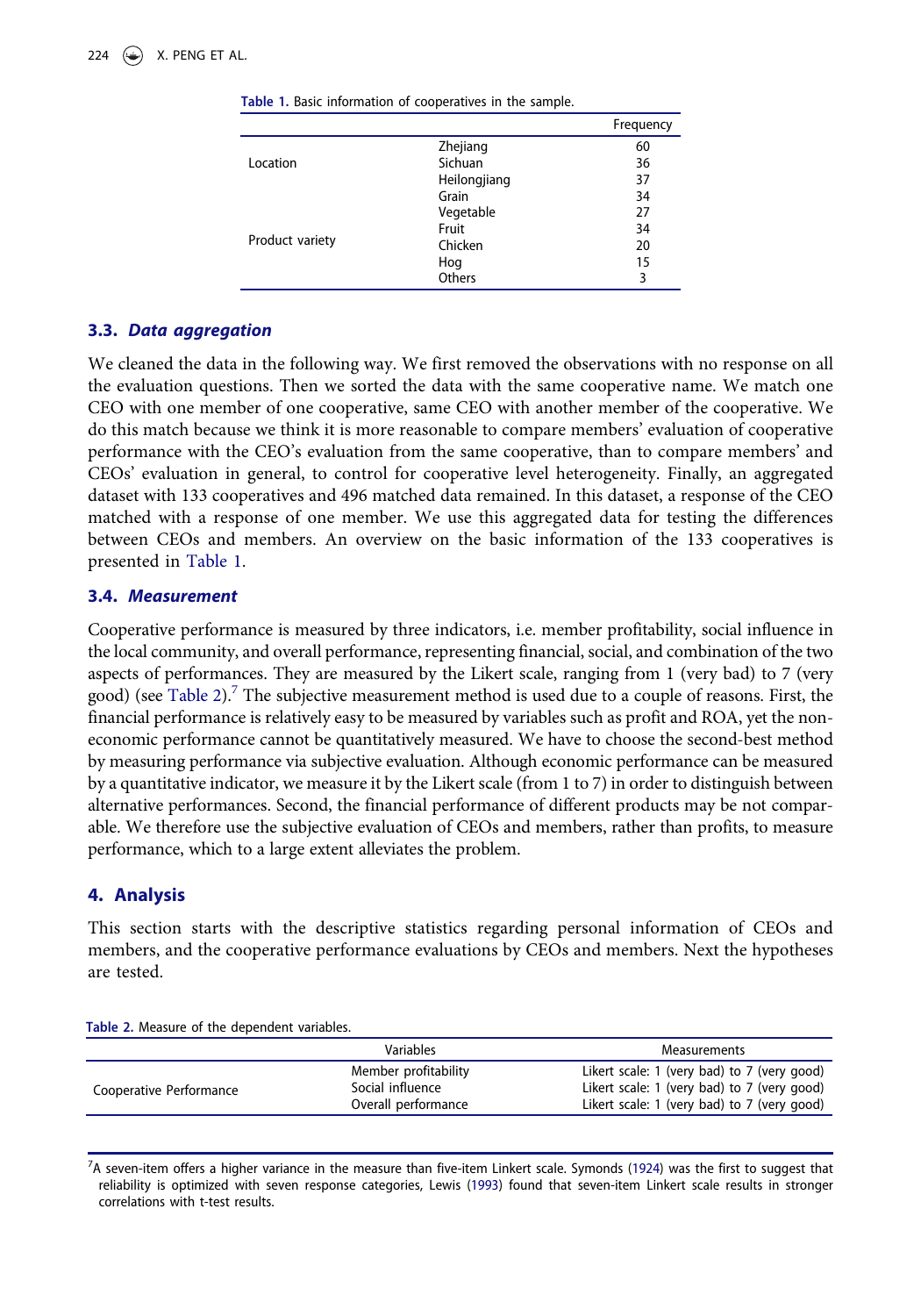|                                               |     |      |     | No. of CEO Percentage of CEO No. of members Percentage of members |
|-----------------------------------------------|-----|------|-----|-------------------------------------------------------------------|
| Education level:                              |     |      |     |                                                                   |
| -No education                                 |     | 0.01 | 10  | 0.02                                                              |
| -Primary school                               |     | 0.04 | 82  | 0.17                                                              |
| -Junior high school                           | 31  | 0.24 | 227 | 0.46                                                              |
| -Senior high school                           | 62  | 0.47 | 131 | 0.27                                                              |
| -College or university                        | 32  | 0.24 | 40  | 0.08                                                              |
| Total                                         | 131 |      | 490 |                                                                   |
| Working experience                            |     |      |     |                                                                   |
| -Having working experience other than farming | 118 | 0.9  | 303 | 0.62                                                              |
| -Otherwise                                    | 13  | 0.1  | 188 | 0.38                                                              |
| Total                                         | 131 |      | 491 |                                                                   |

#### <span id="page-7-0"></span>Table 3. Descriptive statistics.

Numbers of the observations vary because there is missing data regarding these two variables.

<span id="page-7-1"></span>Table 4. Descriptive statistics of performance evaluation by CEOs and members.

| <b>Variables</b>     | Identity               | Mean | Std. Dev. | Min | Max |
|----------------------|------------------------|------|-----------|-----|-----|
| Member profitability | <b>CEOs</b>            | 4.84 | 1.35      |     |     |
|                      | <b>Members</b>         | 5.27 | 1.41      |     |     |
| Social influence     | <b>CEOs</b>            | 6.20 | 0.96      |     |     |
|                      | <b>Members</b>         | 5.95 | 1.08      |     |     |
| Overall performance  | <b>CEO<sub>s</sub></b> | 5.63 | 0.89      |     |     |
|                      | <b>Members</b>         | 5.84 | 1.07      |     |     |

The data show that the average age of the CEOs and members are similar, i.e. 47.92 and 47.90 respectively. Education level and working experience of both CEOs and members are delineated and compared in [Table 3.](#page-7-0) The education of the CEOs is obviously higher than the education of the members. Almost a half of the CEOs have senior high school education and one fourth of the CEOs have college or university education, while around a half of the members have junior high school education and 27% of the members have senior high school education. The working experience of the CEOs and the members seems different as well. Around 90% of the CEOs ever had working experience other than farming before they became CEOs of cooperatives. However, this figure for members is 62%.

The evaluations of the CEOs and members are presented in [Table 4](#page-7-1). The results show that the mean evaluation of both CEOs and members regarding their cooperatives are quite high (mean > 4). The CEOs and the members are similar in their evaluations that cooperatives are successful in member profitability, social influence and overall performance, i.e. the mean value is higher than 4 on the Linkert scale. However, there are differences between CEOs and members. Social influence receives the highest score, followed by overall performance. Member profitability displays the lowest score. Members evaluate their profitability and overall performance of cooperatives better than CEOs do, whereas CEOs have a higher evaluation of cooperatives' social influence.

We examine whether the evaluation of the cooperative performance evaluation is significantly different between CEOs and members by a paired t-test. The results regarding the variances of the three aspects of the evaluation of CEOs and members on a sample of 496 observations are presented in [Tables 5](#page-8-0)–[7.](#page-8-1) The test results show that the difference in the evaluations of the CEOs and members regarding all three performance aspects is statistically significant.

Results of the paired t-test regarding the difference in member profitability evaluation between CEOs and members are illustrated in [Table 5](#page-8-0). CEOs score the member profitability of their cooperatives with 4.84  $\pm$  1.35, while the members score it with 5.27  $\pm$  1.41. The difference between these two scores is significant, i.e. Pr( $|T| > |t|$ ) = 0.0000. Specifically, a statistically significant decrease of .42 (95% CI, -.56) to  $-.29$ , t(495) =  $-6.06$ , p < .05) is found. Hence, the CEOs' evaluation of the cooperative's member profitability is significantly lower than that of members. Hypothesis 2 therefore is supported.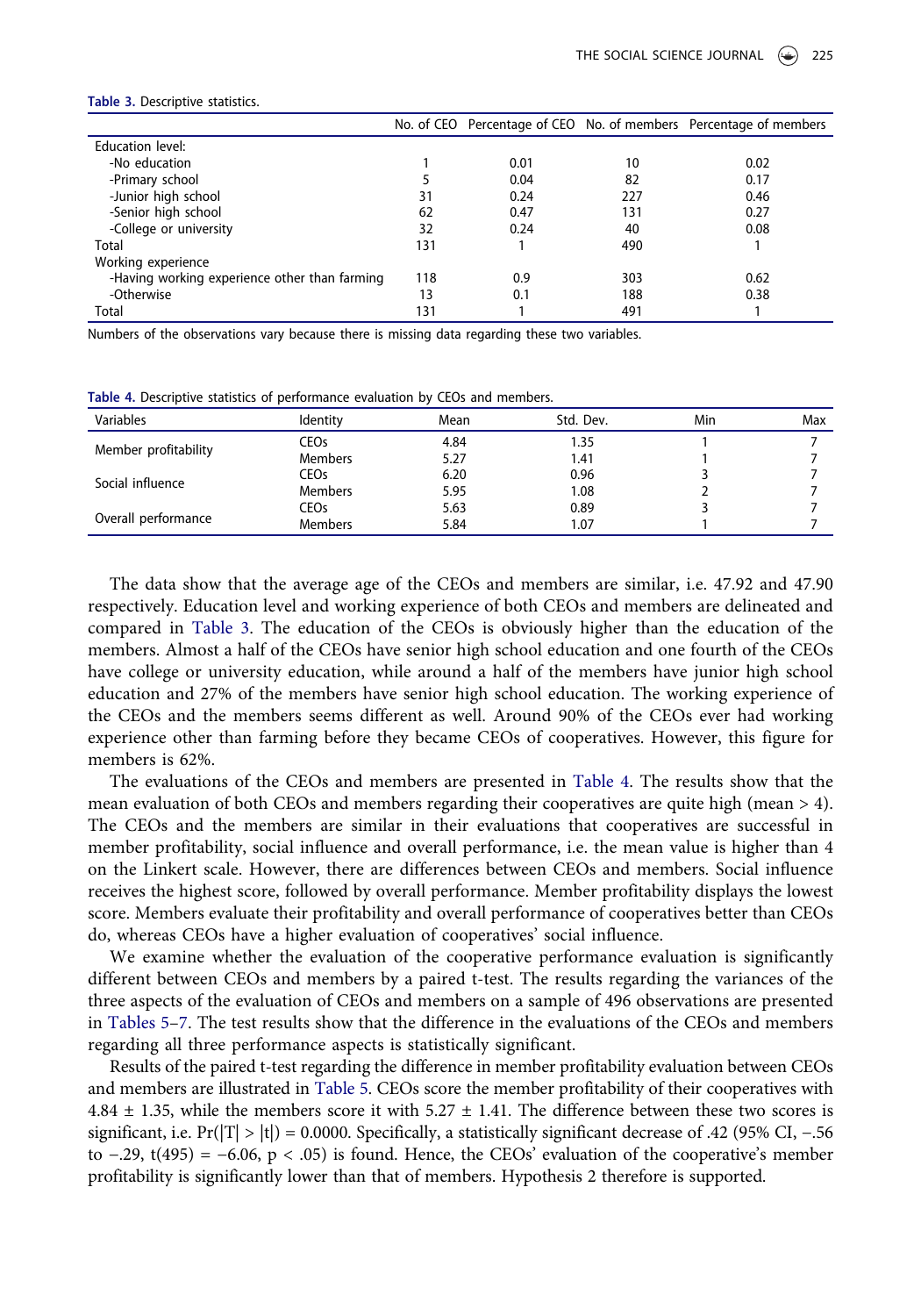226  $\left(\bigstar\right)$  X. PENG ET AL.

<span id="page-8-0"></span>Table 5. Paired t-test regarding CEOs versus members evaluation of member profitability.

| Variable                                                                            | Mean                     | Std. Err. | Std. Dev. | [95% Conf. interval] |        |  |
|-------------------------------------------------------------------------------------|--------------------------|-----------|-----------|----------------------|--------|--|
| Memberprofitability_CEO                                                             | 4.84                     | .06       | 1.35      | 4.72                 | 4.96   |  |
| Memberprofitability member                                                          | 5.27                     | .06       | 1.41      | 5.14                 | 5.39   |  |
| Memberprofitability difference                                                      | $-.42$                   | .07       | 1.56      | $-.56$               | $-.29$ |  |
| mean(diff) = mean(Memberprofitability CEO - Memberprofitability member) t = $-6.06$ |                          |           |           |                      |        |  |
| degrees of freedom $= 495$<br>Ho: mean(diff) = $0$                                  |                          |           |           |                      |        |  |
| Ha: mean(diff) $< 0$                                                                | Ha: mean(diff) $!= 0$    |           |           | Ha: mean(diff) $> 0$ |        |  |
| $Pr(T < t) = 0.0040$                                                                | $Pr( T  >  t ) = 0.0000$ |           |           | $Pr(T > t) = 1.000$  |        |  |

<span id="page-8-2"></span>Table 6. Paired t-test regarding CEOs versus members evaluation of social influence.

| Variable                                                                    | Mean                     | Std. Err. | Std. Dev. | [95% Conf. Interval] |      |  |
|-----------------------------------------------------------------------------|--------------------------|-----------|-----------|----------------------|------|--|
| Socialinfluence CEO                                                         | 6.20                     | .04       | .96       | 6.11                 | 6.28 |  |
| Socialinfluence member                                                      | 5.96                     | .05       | 1.08      | 5.86                 | 6.05 |  |
| Socialinfluence difference                                                  | .24                      | .06       | 1.27      | .13                  | .36  |  |
| mean(diff) = mean (Socialinfluence CEO - Socialinfluence member) $t = 4.29$ |                          |           |           |                      |      |  |
| degrees of freedom $= 495$<br>Ho: mean(diff) $= 0$                          |                          |           |           |                      |      |  |
| Ha: mean(diff) $< 0$                                                        | Ha: mean(diff) $!= 0$    |           |           | Ha: mean(diff) $> 0$ |      |  |
| $Pr(T < t) = 1.0000$                                                        | $Pr( T  >  t ) = 0.0000$ |           |           | $Pr(T > t) = 0.0000$ |      |  |

<span id="page-8-1"></span>Table 7. Paired t-test regarding CEOs versus members evaluation of overall performance.

| Variable                                                                          | Mean                     | Std. Err. | Std. Dev. | [95% Conf. Interval] |        |  |
|-----------------------------------------------------------------------------------|--------------------------|-----------|-----------|----------------------|--------|--|
| Overallperformance_CEO                                                            | 5.63                     | .04       | .89       | 5.55                 | 5.71   |  |
| Overallperformance member                                                         | 5.84                     | .05       | 1.07      | 5.75                 | 5.94   |  |
| Overallperformance difference                                                     | $-.21$                   | .05       | 1.22      | $-.32$               | $-.11$ |  |
| mean(diff) = mean(Overallperformance_CEO - Overallperformance_member) $t = -3.91$ |                          |           |           |                      |        |  |
| degrees of freedom $= 495$<br>Ho: mean(diff) = $0$                                |                          |           |           |                      |        |  |
| Ha: mean(diff) $< 0$                                                              | Ha: mean(diff) $!= 0$    |           |           | Ha: mean(diff) $> 0$ |        |  |
| $Pr(T < t) = 0.0001$                                                              | $Pr( T  >  t ) = 0.0001$ |           |           | $Pr(T > t) = 0.9999$ |        |  |

Results of the paired t-test regarding the difference in social influence evaluation between the CEOs and the members are displayed in [Table 6](#page-8-2). CEOs score the social influence of their cooperatives with 6.20  $\pm$  0.96, while the members score it with 5.95  $\pm$  1.08. The difference between these two scores is significant, i.e.  $Pr(|T| > |t|) = 0.0000$ . Moreover, a statistically significant increase of .24  $(95\% \text{ CI}, 13-.36, t(495) = 4.29, p < .05)$  is found. Hence, CEOs' evaluation of the cooperative's social influence is significantly higher than that of members. Hypothesis 3 is therefore supported.

Results of the paired t-test regarding the overall evaluation of performance between CEOs and members are illustrated in [Table 7](#page-8-1). CEOs score the overall performance of their cooperatives with 5.63  $\pm$  0.89 while the members score it with 5.84  $\pm$  1.07. The group means are significantly different as the p-value in the  $Pr(|T| > |t|)$  row (under Ha: diff! = 0, i.e. difference is not equal to 0) is less than 0.05 (i.e., p = 0.0001). A statistically significant decrease of .21 (95% CI, −.32 to −.11, t(495) = −3.91, p < 0.05) is found. Hence, CEOs' evaluation of the cooperative's overall performance is significantly lower than that of members. Hypothesis 1 is therefore supported.

The results show that the evaluation of overall performance from CEOs significant differs from the members, and it is a negative difference. This can be explained by the combination of the financial performance evaluation and social performance evaluation. CEOs evaluate financial performance of the cooperative lower than the members due to that the CEOs expect a higher return and the CEOs benefit less than the members from the pooling scheme. While CEOs evaluate social performance of the cooperatives higher than the members due to that the CEOs contribute to the cooperatives from their networks and social status, and the self-perception bias leads to a higher evaluation by themselves than by the members. Combining the evaluation of financial and social performance, the CEOs evaluate the cooperative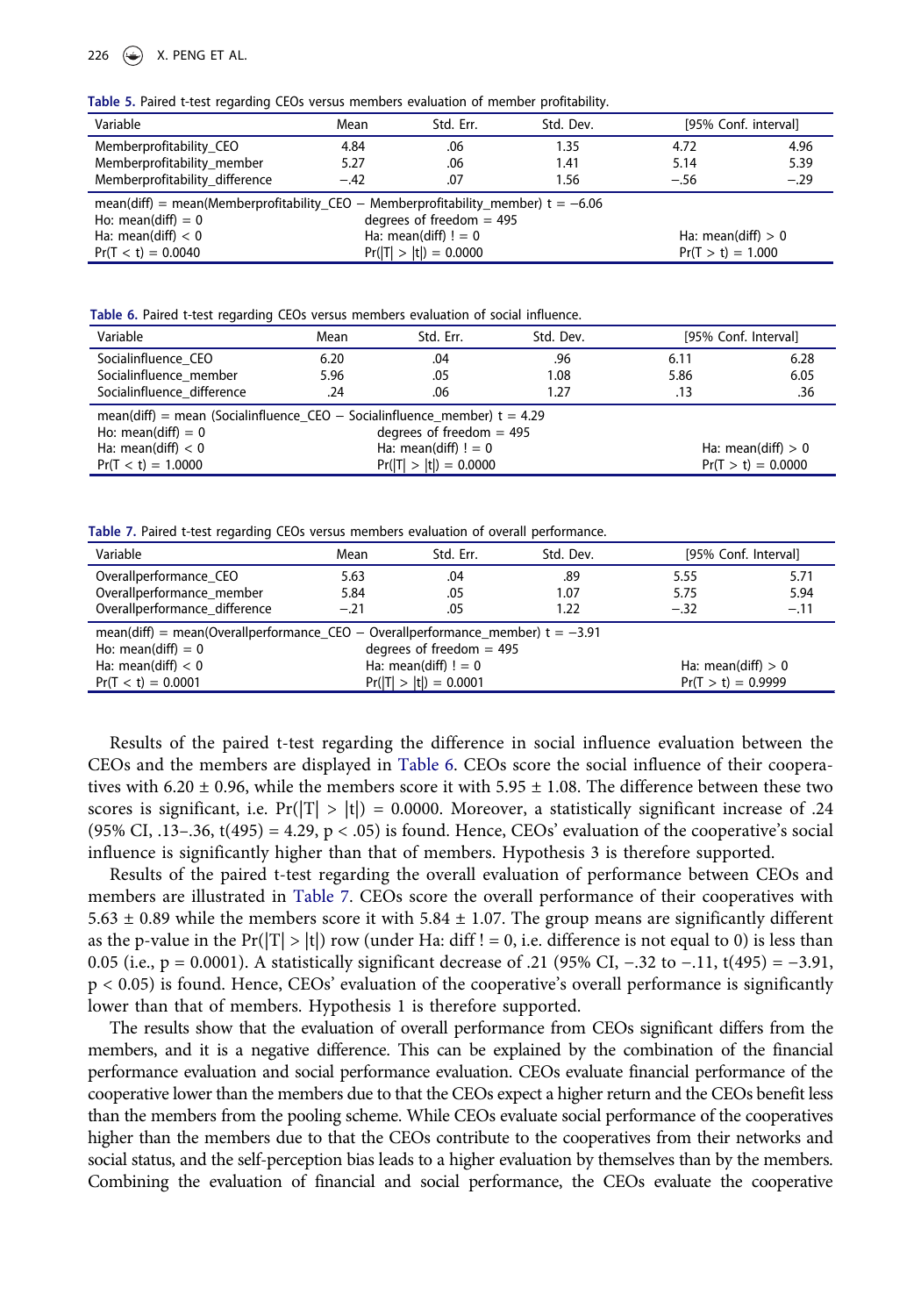performance overall lower than the members. This may due to different weights of financial and social elements. From the results, financial element seems to have a higher weigh than the social element and the exact weights can be checked in a future study.

#### <span id="page-9-0"></span>5. Conclusions

#### 5.1. Implications for cooperative governance

This study provides evidence of Chinese cooperatives regarding the different evaluations between CEOs and members. Hypotheses regarding the differences between CEOs' and members' evaluation of their cooperative performance are established and tested. The results show that although both CEOs and members provide a high evaluation of their cooperatives' performance, their degree of satisfaction differs significantly. First, CEOs' evaluation is significantly different from the members' evaluation of overall performance which is a combination of both financial and social performances, and the difference is negative. Second, CEOs' evaluation is lower than the members' evaluation regarding financial performance of their cooperatives which is indicated by member profitability. Lastly, CEOs' evaluation is higher than the members' evaluation regarding social performance which is indicated by social influence of cooperatives.

A couple of policy recommendations are drawn out from the empirical results. First, CEOs need to balance between the economic goals and the non-economic pursuit of members. For example, if the cooperative recognizes that the CEO has higher expectations regarding financial performance rather than the social performance, social performance of the cooperative can be added and higher weighed as one task of the CEO's responsibilities, and as one measurement of CEO's performance.

Second, trainings regarding the governance characteristics of cooperatives should be provided to CEOs. A CEO has to have an accurate understanding of organization characteristics and members' interests in order to operate the cooperative enterprise well. Therefore, knowledge of members' evaluation of cooperatives, as well as how members' evaluation differs from that of their own, can help cooperative CEOs to formulate strategies that best serve the membership and keep the cooperative successful. It is beneficial to increase the communication between the CEO and members, which narrows the gap between the CEO's and members' evaluation of their cooperative. Moreover, the organizing of general meetings is an effective way to narrow the gap between CEOs' and members' perceptions.

#### 5.2. Future research

This study has various limitations. First, the data is collected in Chinese cooperatives in 2011. A future study could have a sample from the Western world, to test if different cooperative structures lead to different results. Also, a test based on more recent data can be conducted to see whether the difference in CEOs and members' evaluation on performance changes along with the life cycle of cooperatives. Second, this study applies the measurements of the literature. However, confirmatory factor analysis is lacking. In a future study, a confirmatory factor analysis should be considered to avoid validity and reliability problems of the measurements. Third, omitted variables and common method bias are not tested in this study. Also, one of the weaknesses is the measurement of social performance. A more specific conceptualization of social performance is needed. A future study can test other variables and to examine if there is a bias in the current model. For example, social activities, social services can be examined and added to the social performance of cooperatives, to develop the measure of cooperatives' social performance. Lastly, the exploration of associated factors is only a start for finding the relevant influential factors that may have an impact on the evaluations. Future studies need to be designed to further investigate this issue.

## Declarations of interest

None.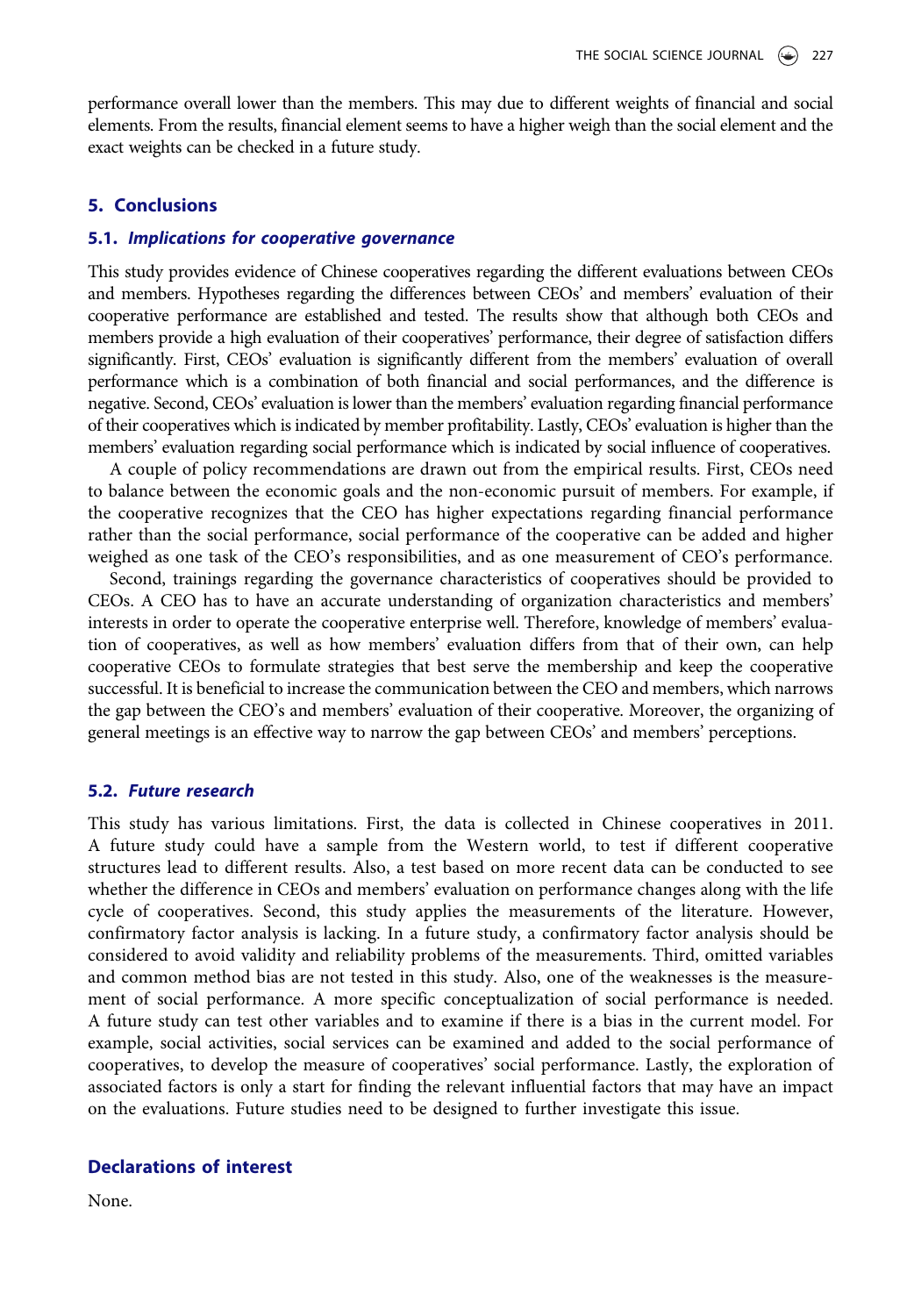#### Acknowledgements

This research was supported by the Zhejiang Philosophy and Social Science (Grant No. 17NDJC193YB), National Natural Science Foundation of China (Grant No. 71573227), and National Planning Office of Philosophy and Social Science (Grant No. 14CJY042).

#### References

- <span id="page-10-11"></span>Arcas-Lario, N., Martín-Ugedo, J. F., & Mínguez-Vera, A. ([2014\)](#page-2-1). Farmers' satisfaction with fresh fruit and vegetable marketing Spanish cooperatives: An explanation from agency theory. International Food and Agribusiness Management Review, 17(1), 127–146.
- <span id="page-10-3"></span>Bhuyan, S. ([2007](#page-1-3)). The people factor in cooperatives: An analysis of members' attitudes and behavior. Canadian Journal of Agricultural Economics, 55(3), 275–298.
- <span id="page-10-20"></span>Biek, M., Wood, W., & Chaiken, S. [\(1996](#page-4-2)). Working knowledge, cognitive processing, and attitudes: On the determinants of bias. Personality and Social Psychology Bulletin, 22(6), 547–556.
- <span id="page-10-0"></span>Bijman, J., G.W.J.Hendrikse, & Van Oijen, A. [\(2013](#page-1-3)). Accommodating two worlds in one organisation: Changing board models in agricultural cooperatives. Managerial and Decision Economics, 34, 204–217.
- <span id="page-10-13"></span>Birchall, J., & Simmons, R. [\(2004](#page-2-2)). What motivates members to participate in cooperative and mutual businesses?. Annals of Public and Cooperative Economics, 75(3), 465–495.
- <span id="page-10-19"></span>Chaddad, F. R. [\(2001](#page-4-3)). Measuring the economic performance of cooperatives: An evaluative survey of the literature. Working Paper AEWP 2001-1. Department of Agricultural Economics, University of Missouri.
- <span id="page-10-1"></span>Chaddad, F. R., & Cook, M. L. ([2004\)](#page-1-4). Understanding new cooperative models: An ownership-control rights typology. Review of Agricultural Economics, 26(3), 348–360.
- <span id="page-10-5"></span>Cook, M. L. ([1994](#page-1-5)). The role of management behavior in agricultural cooperatives. Journal of Agricultural Cooperation, 9, 42–58.
- <span id="page-10-4"></span>Cook, M. L., & Burress, M. J. [\(2013\)](#page-1-6). The impact of CEO tenure on cooperative governance. Managerial and Decision Economics, 34, 218–229.
- <span id="page-10-6"></span>Cook, M. L., & Iliopoulos, C. [\(2016\)](#page-1-5). Generic solutions to coordination and organizational costs: Informing cooperative longevity. Journal on Chain and Network Science, 16(1), 19–27.
- <span id="page-10-14"></span>Cotterill, R. W. ([2001\)](#page-2-3). Cooperative and membership commitment: Discussion. American Journal of Agricultural Economics, 83(5), 1280–1281.
- <span id="page-10-16"></span>Feng, L., & G.W.J.Hendrikse ([2012\)](#page-3-1). Chain interdependencies, measurement problems, and efficient governance structure: Cooperatives versus publicly listed firms. European Review of Agricultural Economics, 39(2), 241–255.
- <span id="page-10-12"></span>Franken, J., & Cook, M.Informing measurement of cooperative performance. In J. Windsperger, G. Cliquet, T. Ehrmann, & G. Hendrikse [\(2015\)](#page-2-4). Interfirm networks (pp. 209–226). Switzerland: Springer International Publishing.
- <span id="page-10-21"></span>Fulton, M. [\(1995](#page-4-4)). The future of Canadian agricultural cooperatives: A property rights approach. American Journal of Agricultural Economics, 77(5), 1144–1152.
- <span id="page-10-22"></span>Fulton, M. ([1999](#page-4-5)). Cooperatives and member commitment. The Finnish Journal of Business Economics, 4, 418–437.
- <span id="page-10-10"></span>Fulton, J. R., & Adamowicz, W. L. ([1993](#page-2-5)). Factors that influence the commitment of members to their cooperative organization. Journal of Agricultural Cooperation, 8, 39–53.
- <span id="page-10-7"></span>Grashuis, J., & Su, Y. ([2018\)](#page-1-5). A review of the empirical literature on farmer cooperatives: Performance, ownership and governance, finance, and member attitude. Annals of Public and Cooperative Economics, in print.
- <span id="page-10-8"></span>G.W.J.Hendrikse ([2011\)](#page-1-7). Pooling, access, and countervailing power in channel governance. Management Science, 57 (9), 1692–1702.
- <span id="page-10-9"></span><span id="page-10-2"></span>Hind, A. M. ([1999\)](#page-1-4). Co-operative life cycle and goals. Journal of Agricultural Economics, 50(3), 536-548.
- Iliopoulos, C., & Valentinov, V. [\(2018\)](#page-1-8). Member heterogeneity in agricultural cooperatives: A systems-theoretic perspective. Sustainability, 10(4), 1271
- <span id="page-10-18"></span>Karantininis, K., & Zago, A. [\(2001\)](#page-4-4). Endogenous membership in mixed duopsonies. American Journal of Agricultural Economics, 83(5), 1266–1272.
- Liang, Q., & G.W.J.Hendrikse (2013). Cooperative CEO identity and efficient governance: Member or outside CEO?. Agribusiness, 29(1), 23–38.
- Liang, Q., & G.W.J.Hendrikse (2013). Core and common members in the genesis of farmer cooperatives in China. Managerial and Decision Economics, 34(3–5), 244–257.
- <span id="page-10-15"></span>Liang, Q., Huang, Z., Lu, H., & Wang, X. [\(2015\)](#page-3-2). Social capital, member participation, and cooperative performance: Evidence from China's Zhejiang. International Food and Agribusiness Management Review, 18(1), 49–78.
- <span id="page-10-23"></span>Lewis, G. [\(1993\)](#page-6-4). The scale invariant generator technique and scaling anisotropy in geophysics (MS thesis). Canada: Department of Physics, McGill University.
- <span id="page-10-17"></span>Ma, Y., & Meng, C. ([2018](#page-3-3)). The dual-agency relations in farmer cooperatives in China: The problem and improvement ideas. Agricultural Economic Issue, 5, 55–60.